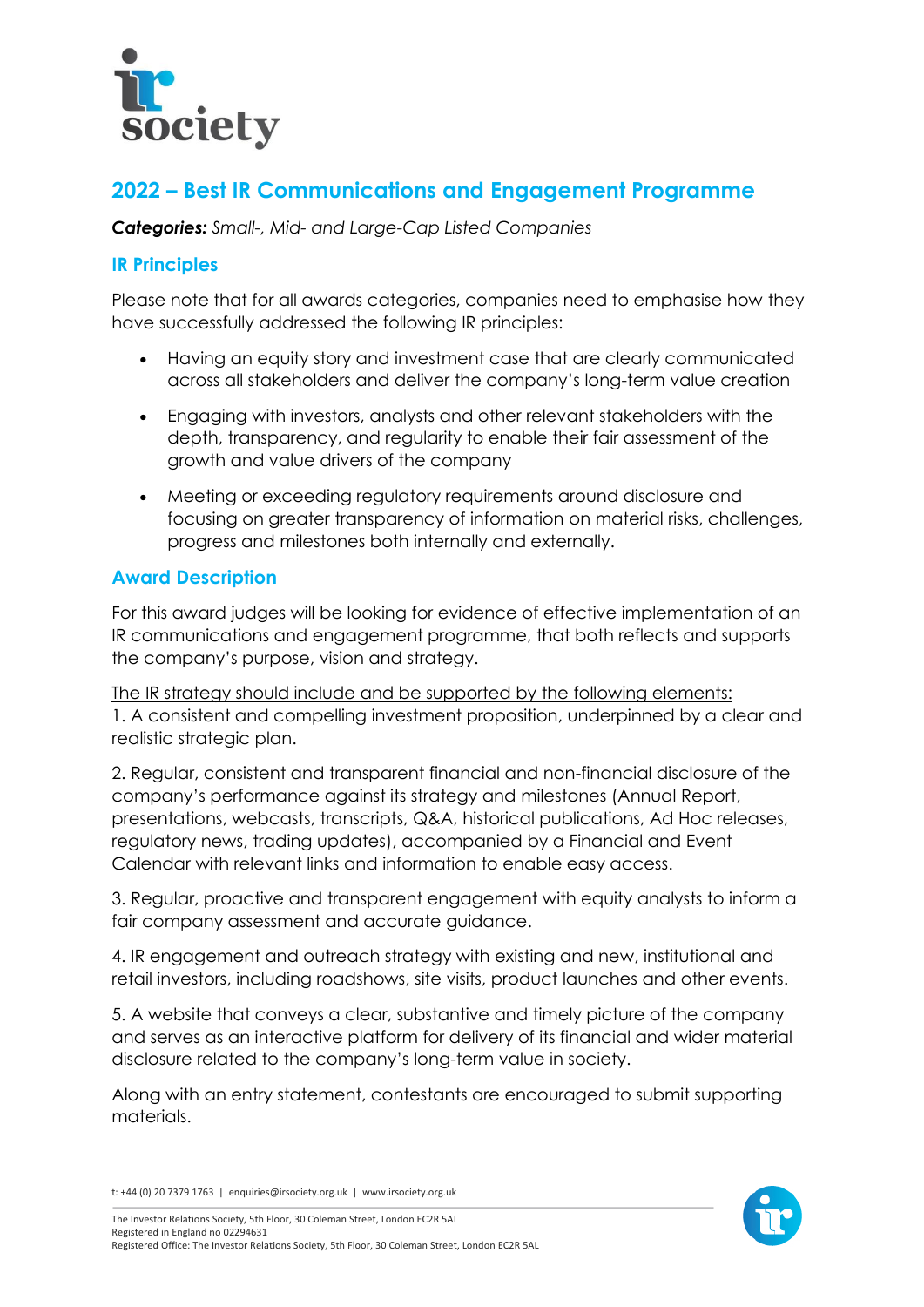

| Best IR Communications and Engagement Programme will focus on, but not be<br>limited to, the following: |                                           |
|---------------------------------------------------------------------------------------------------------|-------------------------------------------|
| Roadshows and investor meetings                                                                         | Investor factsheets                       |
| Investor presentations                                                                                  | Capital markets days                      |
| Corporate websites                                                                                      | Site visits                               |
| Use of video and real media                                                                             | Other supporting investor materials /data |
| Investor events                                                                                         | CEO/CFO earnings summary                  |
| Product launches/updates                                                                                | Use of social media                       |

#### **AWARD CRITERIA**

#### **Introduction**

Please provide concise but insightful answers to each of the questions below, keeping in mind the IR principles and the individual awards description and considerations, paying particular attention to what the judges are looking for. It would be helpful if you could highlight what you have done differently and, most importantly, any evidence of success.

#### **Overview**

1. What are the key objectives for your IR communications and engagement programme, and how do these align with and support the company's strategy and purpose?

## **Strategy & Approach**

1. What are the principal elements of your IR communications and engagement programme?

t: +44 (0) 20 7379 1763 | enquiries@irsociety.org.uk | www.irsociety.org.uk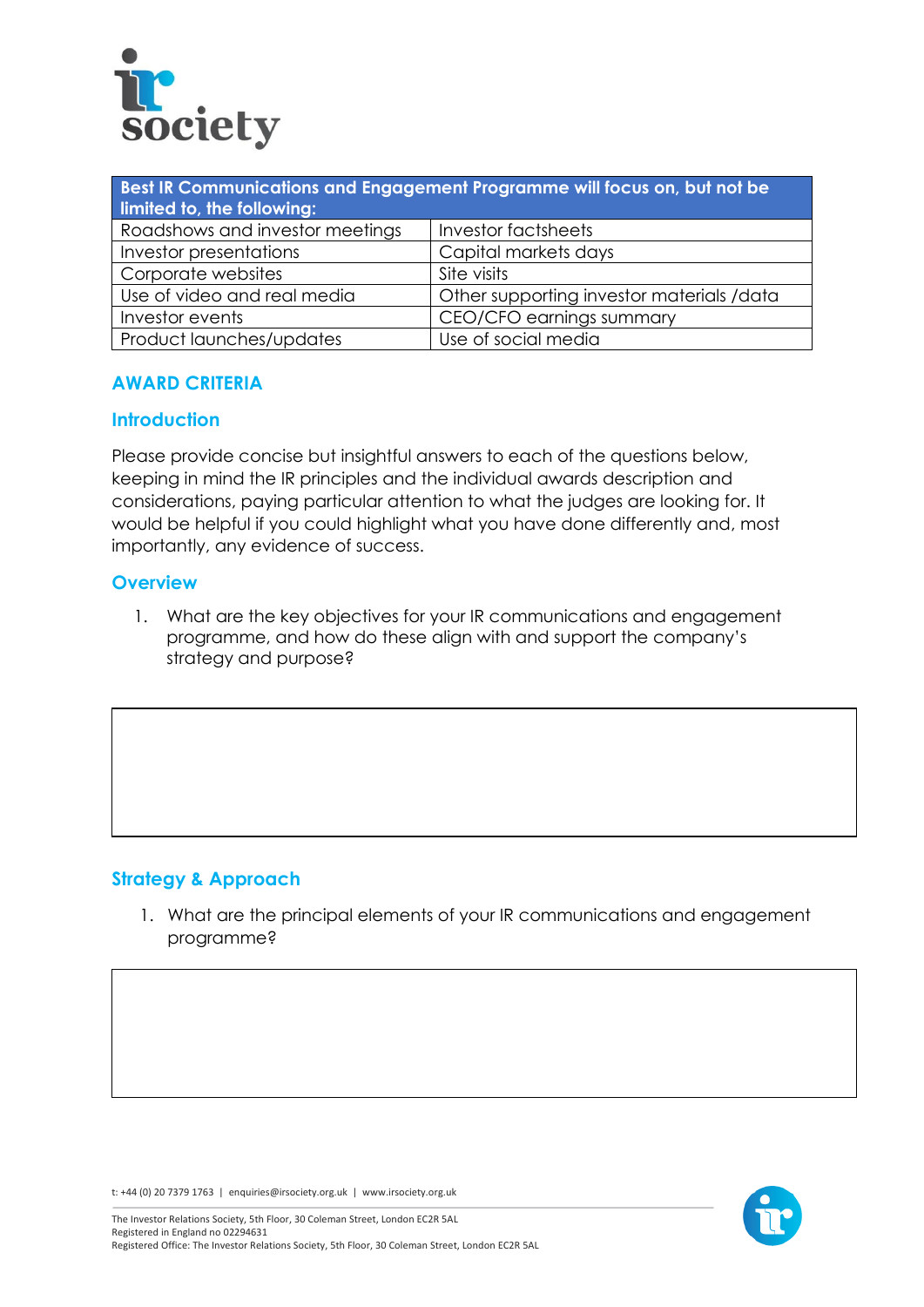

2. What channels do you use, and how do you achieve consistency across these channels (e.g. annual report, website, capital market days, presentations, site visits)?

3. What processes are in place to obtain market feedback and how does it help shape your investment case?

**4.** How do the company's various internal teams and departments work together to achieve its IR objectives (e.g. Board, executive committee, strategy, finance, sustainability, comms)?

## **Outcomes**

1. Outline the KPIs of your IR Communication strategy and demonstrate how you have you performed against them? This could be supported by quantifiable evidence, demonstrating the success of your strategy. For example, have you seen an increase in investor engagement interest, sell-side coverage or media coverage; increase in trading volume and share price resilience; a change in investor feedback, rankings and awards, securing investment from specific tiers/geographics or diversification of shareholder register?

t: +44 (0) 20 7379 1763 | enquiries@irsociety.org.uk | www.irsociety.org.uk